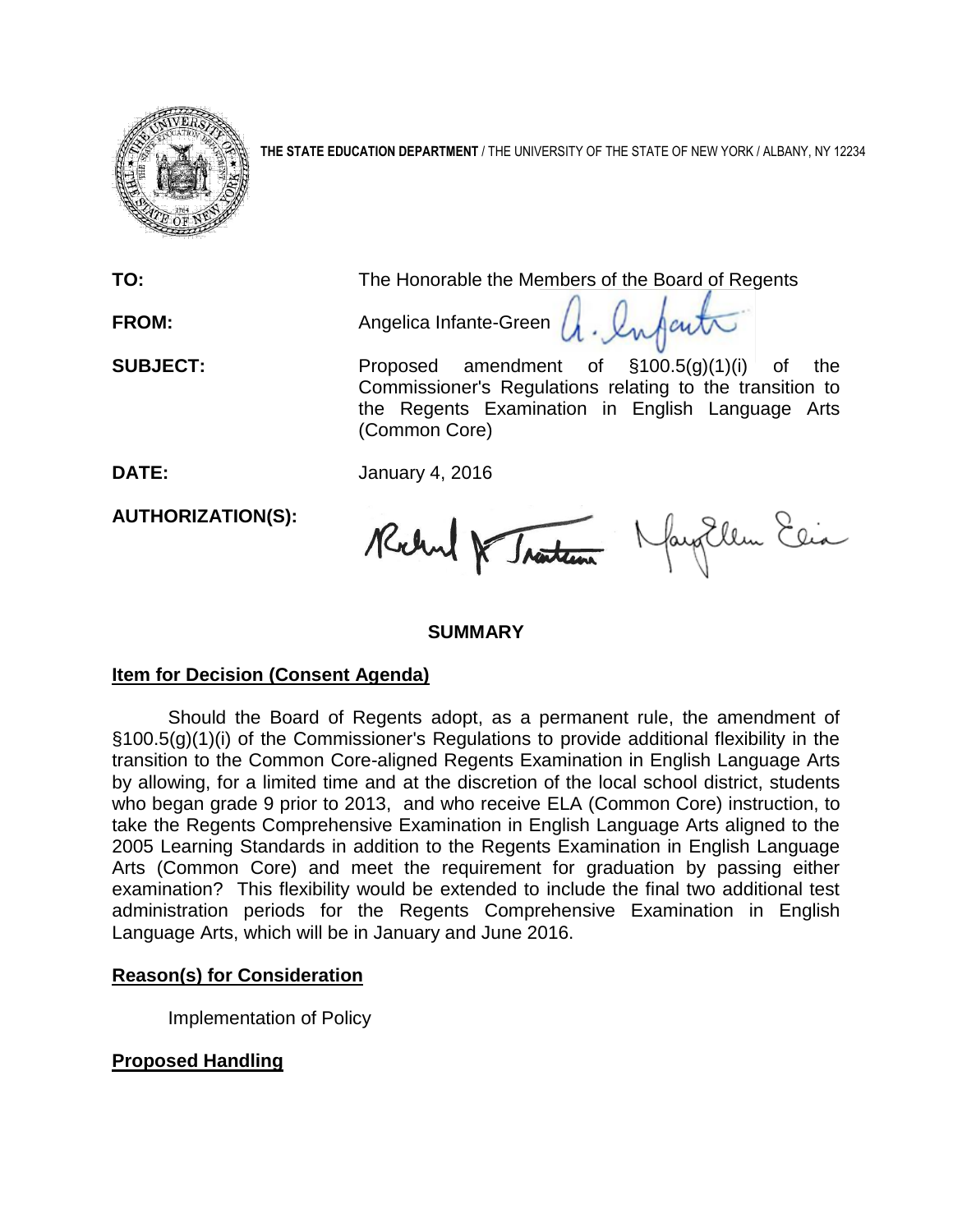This item will come before the Full Board for action at the January 2016 Regents meeting. In addition, a second emergency adoption is necessary to ensure the emergency rule adopted at the October 2015 Regents meeting remains continuously in effect until the effective date of its adoption as a permanent rule. A statement of the facts and circumstances which necessitate emergency action is attached.

### **Procedural History**

The proposed amendment was adopted as an emergency action at the October 2015 Regents meeting, effective October 27, 2015. A Notice of Emergency Adoption and Proposed Rule Making was published in the State Register on November 10, 2015.

A copy of the proposed amendment is attached. Supporting materials are available upon request from the Secretary to the Board of Regents.

## **Background Information**

At their July 2013 meeting, the Board of Regents adopted by emergency action, effective July 30, 2013, a new Commissioner's Regulation §100.5(g) to require students who began grade 9 in 2013 to meet diploma requirements by passing the Regents Examination in English Language Arts that is aligned to the New York State P-12 Common Core Learning Standards. Section 100.5(g) was permanently adopted at the October 2013 Regents meeting. Included in that regulation is a provision in §100.5(g)(1)(i)(b)(2) that allows, at local discretion, students who began grade 9 prior to 2013 who were enrolled in Common Core English courses to take the Regents Comprehensive Examination in English (2005 Learning Standards) in addition to the Regents Examination in ELA (Common Core) and meet the English requirement for graduation by passing either examination. This flexibility was initially limited to the June 2014 and August 2014 test administrations, but was subsequently extended to the January 2014 and January, June and August 2015 test administrations.

The proposed amendment would extend that flexibility to the final two administrations of the Regents Comprehensive Examination in English (2005 Learning Standards) in January and June 2016. This flexibility would continue to apply only to students who began grade 9 prior to 2013 and have already had access to the Regents Comprehensive Examination in English (2005 Learning Standards).

#### **Recommendation**

Staff recommends that the Regents take the following action:

VOTED: That subparagraph (i) of paragraph (1) of subdivision (g) of section 100.5 of the Commissioner's Regulations be amended as submitted, effective January 27, 2016; and it is further

VOTED: That subparagraph (i) of paragraph (1) of subdivision (g) of section 100.5 of the Commissioner's Regulations be amended as submitted, effective January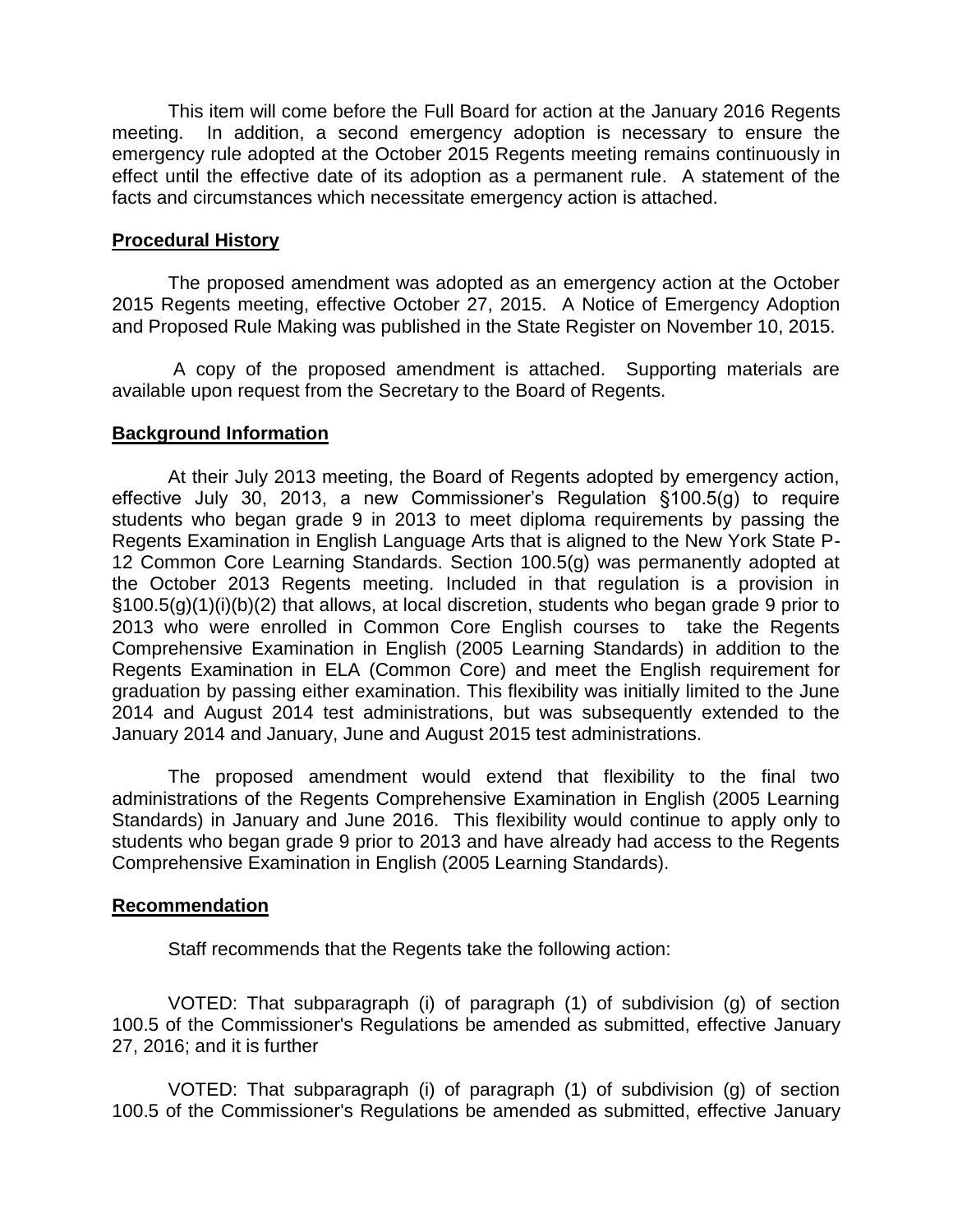25, 2016, as an emergency measure upon a finding by the Board of Regents that such action is necessary for the preservation of the general welfare in order to ensure that the emergency rule adopted at the October 2015 Regents meeting remains continuously in effect until the effective date of its adoption as a permanent rule.

## **Timetable for Implementation**

The proposed amendment was adopted as an emergency action at the October 2015 Regents meeting, effective October 27, 2015. The October emergency rule will expire on January 24, 2016. If adopted at the January 2016 Regents meeting, the second emergency action will take effect on January 25, 2016 and the permanent rule will take effect on January 27, 2016.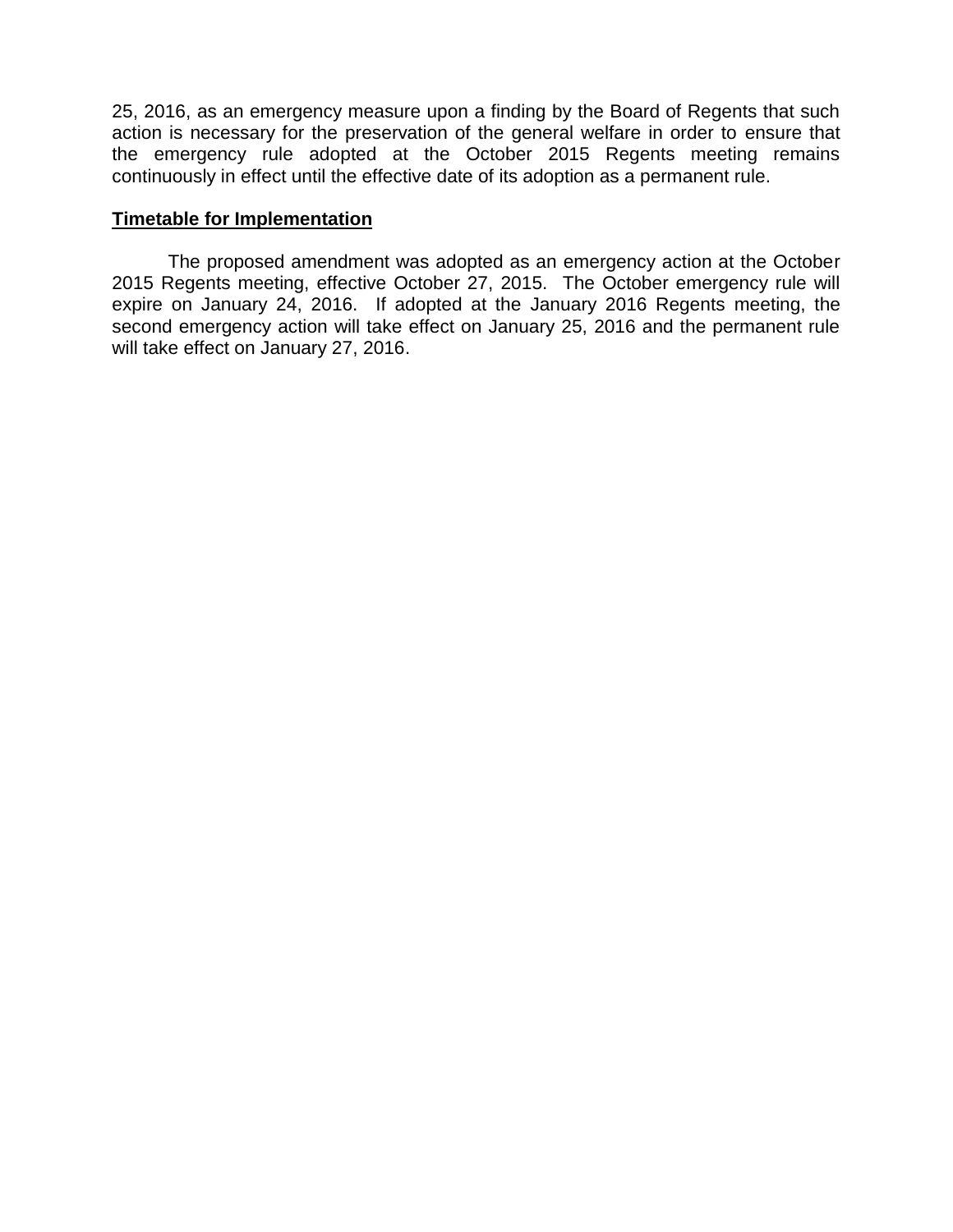#### AMENDMENT OF THE REGULATIONS OF THE COMMISSIONER OF EDUCATION

Pursuant to Education Law sections 101, 207, 208, 209, 305, 308, 309 and 3204 Subparagraph (i) of paragraph (1) of subdivision (g) of section 100.5 of the

Regulations of the Commissioner is amended, effective January 27, 2016, as follows:

(i) English.

(a) Students who first enter grade 9 in September 2013 and thereafter shall meet the English requirement for graduation in clause (a)(5)(i)(*a*) of this section by passing the Regents examination in English language arts (common core) or an approved alternative pursuant to section 100.2(f) of this Part.

(b) Students who first enter grade 9 prior to September 2013 shall meet the English requirement for graduation in clause (a)(5)(i)(*a*) of this section by:

(1) successfully completing a course in English language arts (common core) and passing the Regents examination in English language arts (common core) or an approved alternative pursuant to section 100.2(f) of this Part; or

(2) successfully completing a course in English aligned to the 2005 Learning Standards and passing the Regents comprehensive examination in English or an approved alternative pursuant to section 100.2(f) of this Part; provided that for the January 2014, June 2014, August 2014, January 2015, June 2015, [and] August 2015, January 2016 and June 2016 administrations only, students enrolled in English language arts (common core) courses may, at the discretion of the applicable school district, take the Regents comprehensive examination in English in addition to the Regents examination in English language arts (common core), and may meet such English requirement by passing either examination.

 $(c)$  . . .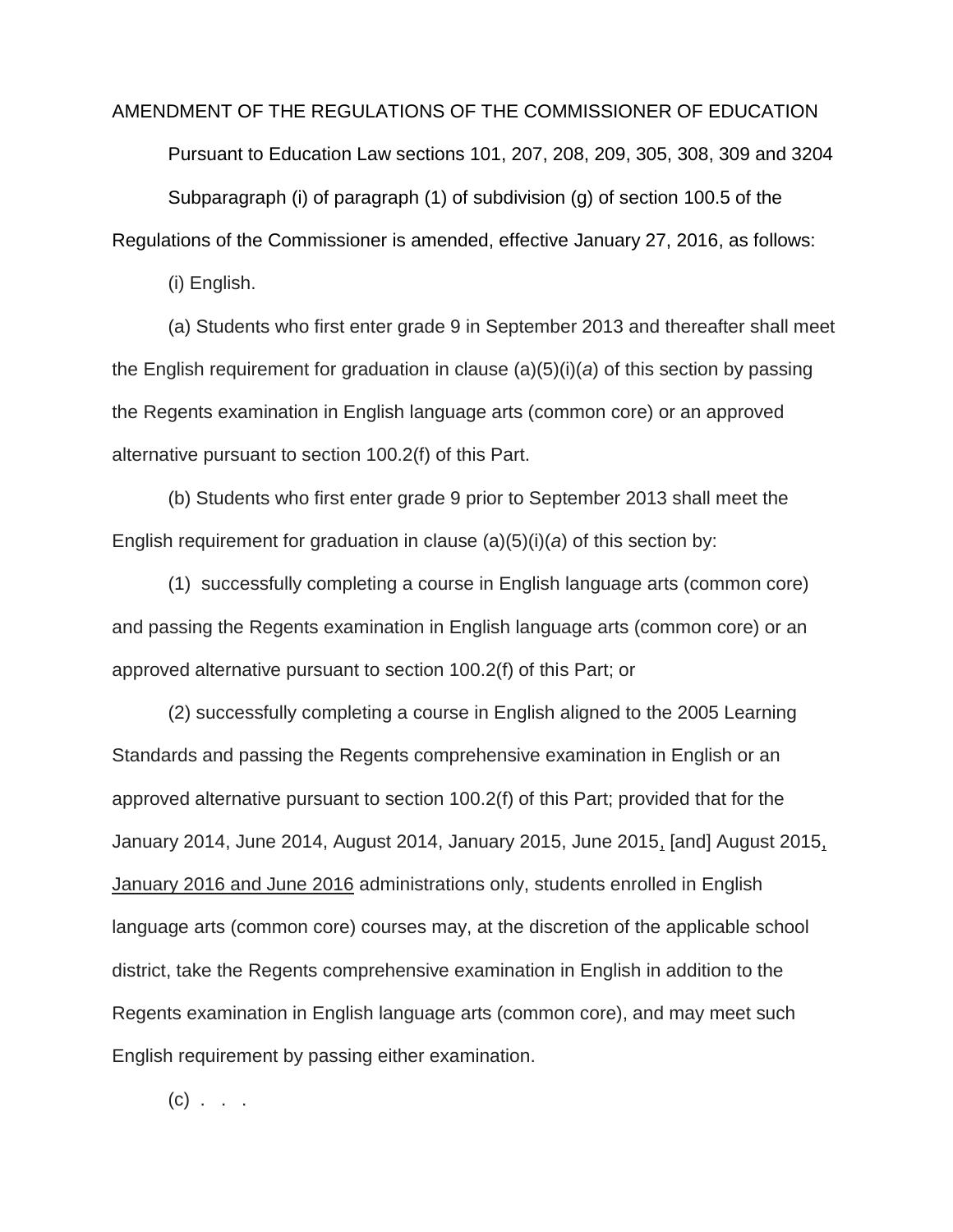## **8 NYCRR §§100.5(g)(1)(i)**

# STATEMENT OF FACTS AND CIRCUMSTANCES WHICH NECESSITATE EMERGENCY ACTION

The proposed amendment is necessary to implement Regents policy to provide, at the local school district's discretion, additional opportunities for students enrolled in Common Core English Language Arts courses, who began grade 9 prior to 2013, to take the Regents Comprehensive Examination in English in addition to the Regents Examination in English Language Arts (Common Core) at the January 2016 and June 2016 examination administrations, and meet the English requirement for graduation by passing either examination.

The proposed amendment was adopted as an emergency action at the October 26-27, 2015 Regents meeting, effective October 27, 2015. The proposed amendment has now been adopted as a permanent rule at the January 11-12, 2016 Regents meeting. Pursuant to SAPA §203(1), the earliest effective date of the permanent rule is January 27, 2016, the date a Notice of Adoption will be published in the State Register. However, the October emergency rule will expire on January 24, 2016, 90 days after its filing with the Department of State on October 27, 2015.

Emergency action is therefore necessary for the preservation of the general welfare to ensure that the proposed amendment adopted by emergency action at the October 2015 Regents meeting and adopted as a permanent rule at the January 2016 Regents meeting, remains continuously in effect until the effective date of its permanent adoption.